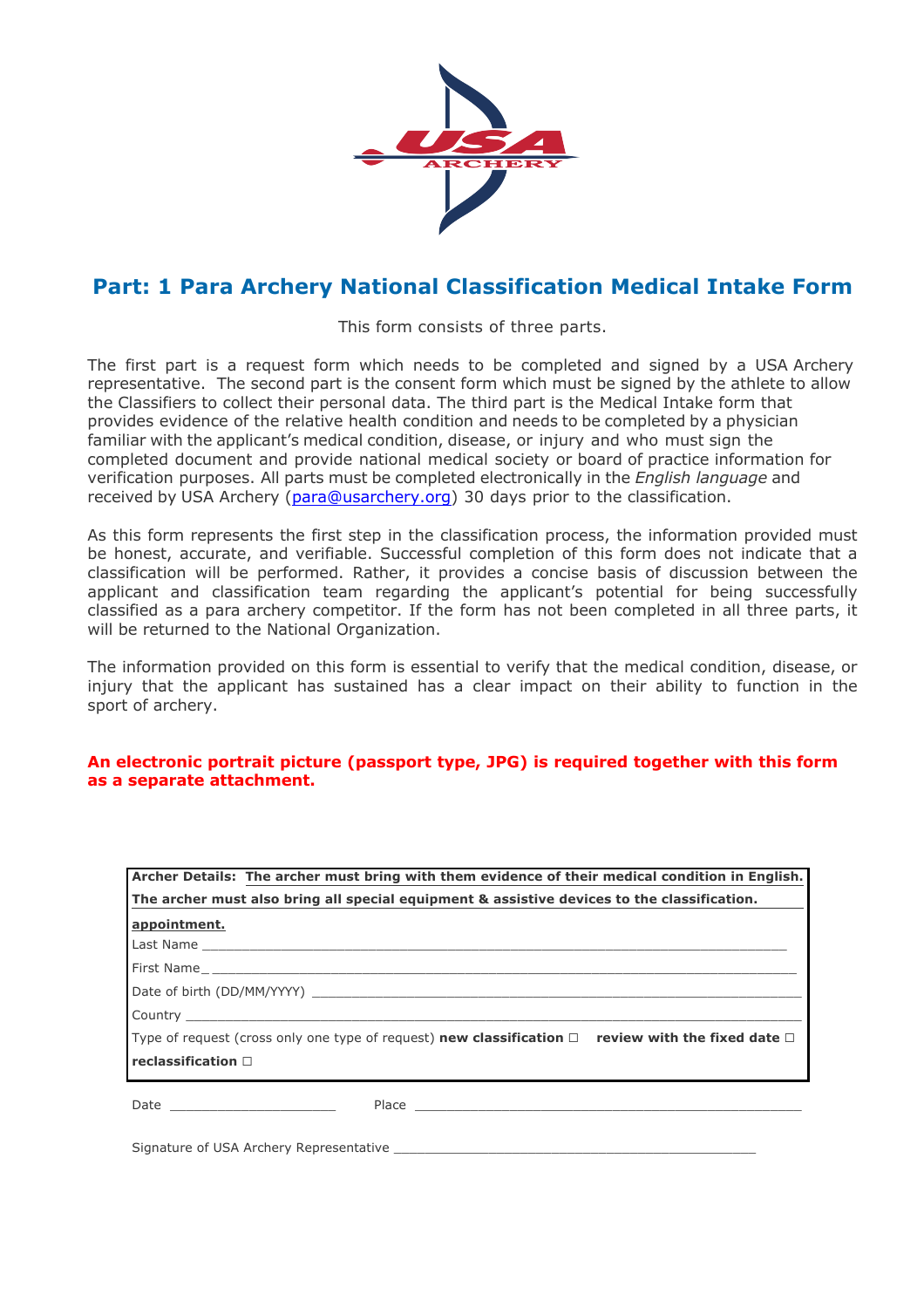

## **Part 2: Consent Form**

### **The archer agrees to cooperate fully with the classification:**

- By fully answering all questions truthfully.
- Attempting all physical tests to the best of their ability.

Note: Athletes who do not cooperate fully as stated above may be disqualified from the competition.

In agreeing to be classified, the archer must understand that some of the tests may unfortunately cause pain. We are sorry for this, but it is unavoidable.

### **Consent and Athlete Declaration**

I have no health problems which would stop me undertaking the tests ask of me.

I agree that if I sustain an injury during the classification procedure I hold Para archery blameless.

My participation in the classification procedure is voluntary and I I have the right to withdraw at any time. If I withdraw I understand that classification cannot take place and I will not be able to compete in Para archery competitions.

*To assist USA Archery in developing the classification system, I also give my consent to allow data collected during my classification to be used for research and educational purposes. This includes any photographs or videos taken during the field evaluation component of classification and/or training and competition. I understand that I may withdraw this consent at any time.*

Archer's Signature: \_\_\_\_\_\_\_\_\_\_\_\_\_\_\_\_\_\_\_\_\_\_\_\_\_\_\_\_\_\_\_\_\_\_\_\_\_\_\_\_\_\_\_\_\_\_\_\_\_\_\_\_\_\_\_\_\_

Date: \_\_\_\_\_\_\_\_\_\_\_\_\_\_\_\_\_\_\_\_\_\_\_\_\_\_\_\_\_\_\_\_\_\_\_\_\_\_\_\_\_\_\_\_\_\_\_\_\_\_\_\_\_\_\_\_\_\_\_\_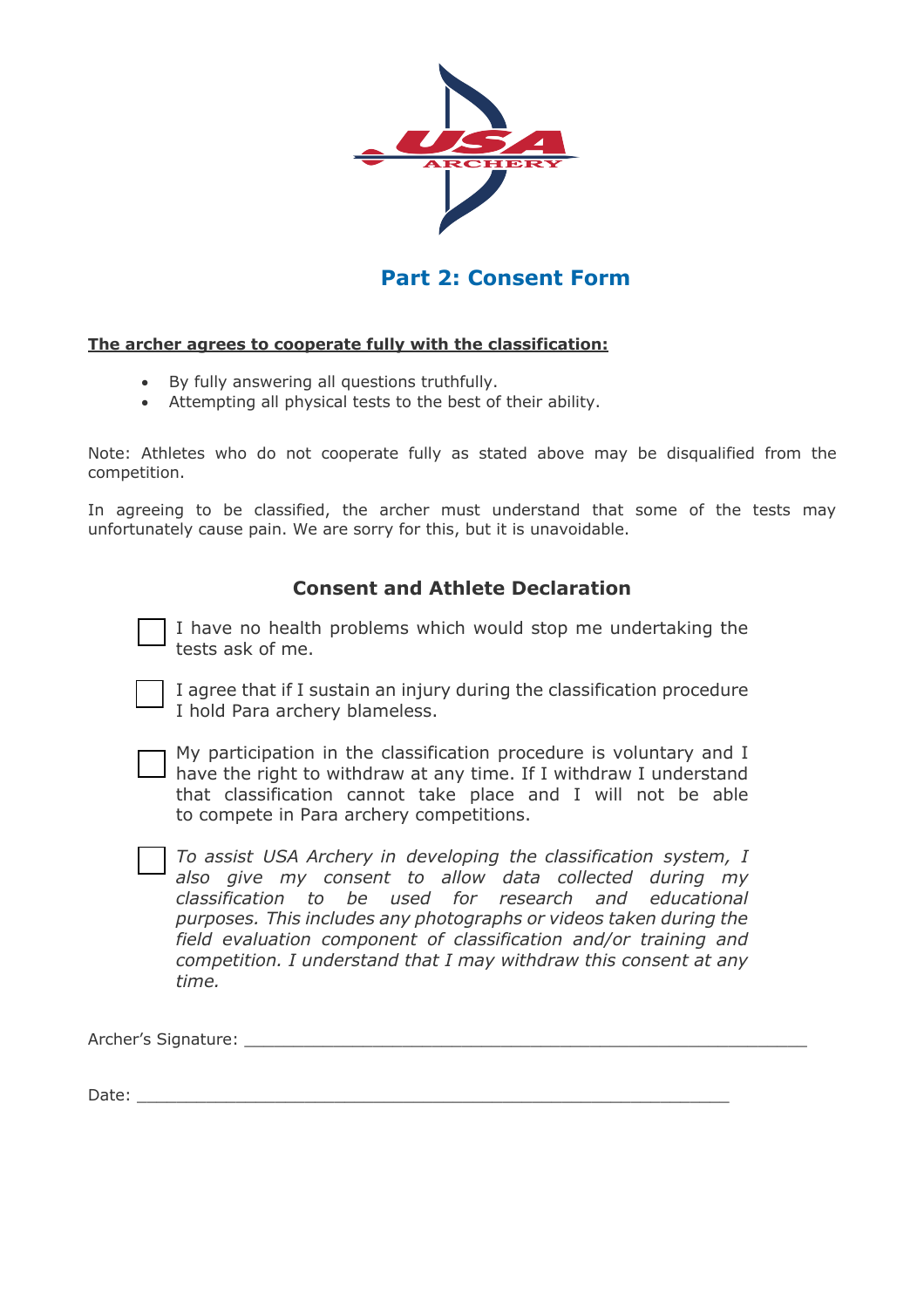

## **Part 3 - Para Archery Classification Medical Information Intake Form**

## **Applicant Information**

| First and Last Name name<br>(as passport)                                                                                                                                                                                                        |                    |
|--------------------------------------------------------------------------------------------------------------------------------------------------------------------------------------------------------------------------------------------------|--------------------|
| Date & Place of Birth<br>(DD/MM/YYYY)                                                                                                                                                                                                            |                    |
| National Governing Body<br>(Member Association)                                                                                                                                                                                                  | <b>USA Archery</b> |
| This part is filled only if<br>reclassification is requested<br>Reason of the reclassification<br>request (explain the change of<br>the eligibility according to<br>previous) classification)                                                    |                    |
| Primary Diagnosis (the major<br>medical condition, disease, or<br>injury that impacts the<br>applicant's ability to perform<br>the sport of archery)                                                                                             |                    |
| Date of diagnosis<br>(DD/MM/YYYY)                                                                                                                                                                                                                |                    |
| Significant functional<br>limitations and/or impairments<br>associated with the Primary<br>Diagnosis                                                                                                                                             |                    |
| Summary of Special Tests that<br>confirm the Primary Diagnosis<br>(may include information<br>provided by X-rays, Magnetic<br>Resonance Images, Diagnostic<br>Electromyography, or other<br>tests deemed appropriate by a<br>treating physician) |                    |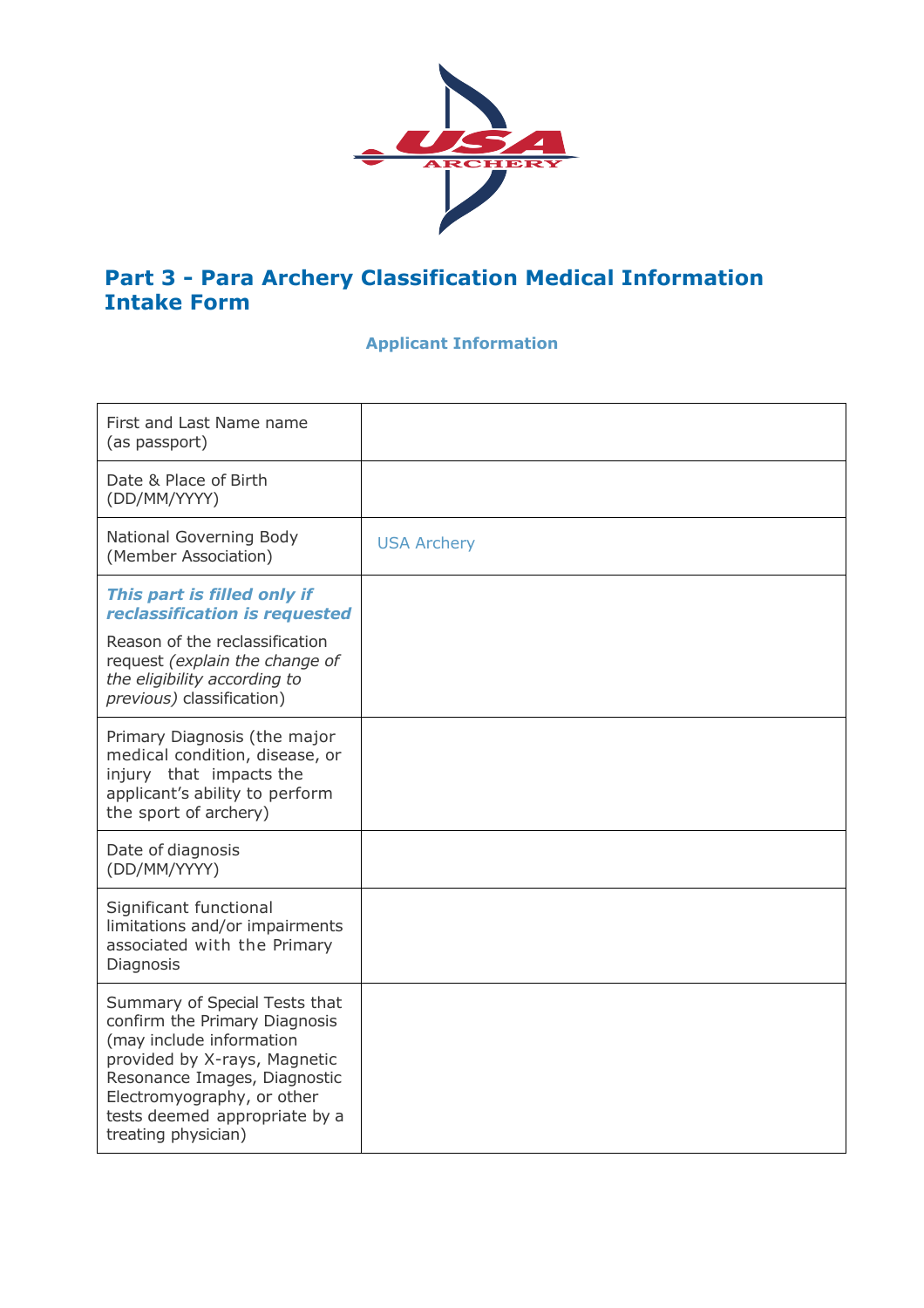

# **Para Archery Classification Medical Information Intake Form**

| Secondary Diagnosis (a<br>secondary medical condition,<br>disease, or injury that when<br>combined<br>with the primary<br>medical diagnosis impacts the<br>applicant's ability to perform<br>the sport of archery)                                 |  |
|----------------------------------------------------------------------------------------------------------------------------------------------------------------------------------------------------------------------------------------------------|--|
| Date of diagnosis<br>(DD/MM/YYYY)                                                                                                                                                                                                                  |  |
| Significant functional<br>limitations and/or impairments<br>associated with the Secondary<br>Diagnosis                                                                                                                                             |  |
| Summary of Special Tests that<br>confirm the Secondary Diagnosis<br>(may include information<br>provided by X-rays, Magnetic<br>Resonance Images, Diagnostic<br>Electromyography, or other tests<br>deemed appropriate by a<br>treating physician) |  |
| Any other medical conditions,<br>diseases, injuries, or extenuating<br>circumstances that may impact<br>the applicant's ability to<br>perform the sport of archery                                                                                 |  |